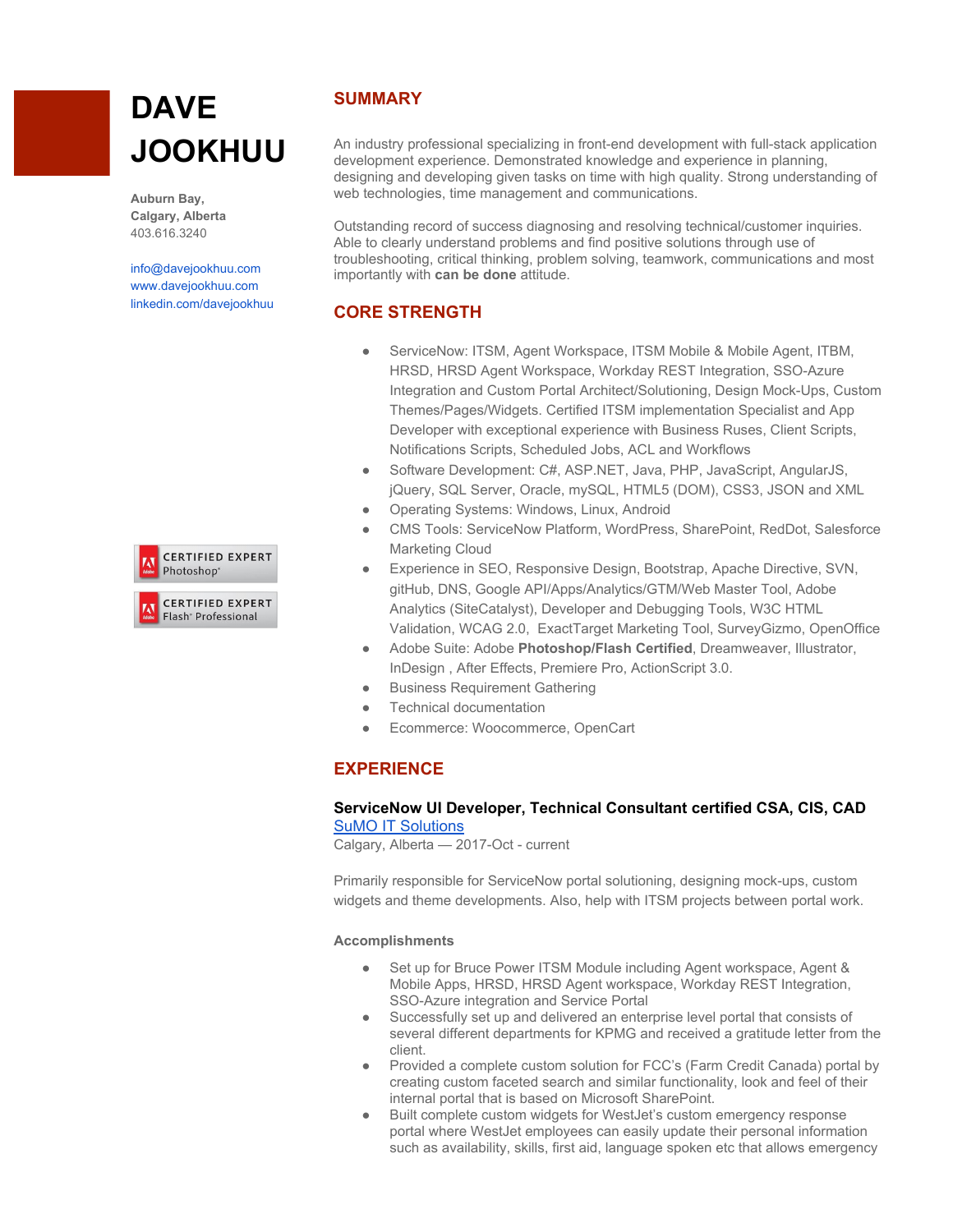# **DAVE JOOKHUU**

**Auburn Bay, Calgary, Alberta** 403.616.3240

[info@davejookhuu.com](mailto:info@davejookhuu.com) [www.davejookhuu.com](http://www.davejookhuu.com/) [linkedin.com/davejookhuu](https://ca.linkedin.com/in/dave-jookhuu-b9b24541) response team managers to quickly gather who has the right skill set in case of emergency.

- Designed and created a fully responsive, mobile friendly and configurable base/starter theme that can easily be uploaded as XML file for SuMO clients.
- Designed mock-ups and set-up many different portals for potential clients as well as for the SuMO Sells team.

### **Web Support/Frontend Developer,** [TransCanada](http://www.transcanada.com/) PipeLines

Calgary, Alberta — 2013-April, 2017

Building, customizing, setting-up, updating and supporting new and existing WordPress, SharePoint, RedDot based CMS and static web applications and account provisioning. Creating online surveys and email campaigns and general web support for TransCanada Corporate/Digital Communication team.

#### **Accomplishments**

- Saved the company roughly 180K by developing custom PHP, JavaScript, HTML based file directory listing application with some help from another colleague for TransCanada's Energy East Pipeline Project.
- Provided a complete custom solution for Energy East Q&A, WordPress plugin using PHP, jQuery and HTML for TransCanada's Energy East Pipeline Project.
- Received quite a few customer appreciation emails that were sent directly to my manager about my decent customer service and quality of work.
- Google & Adobe Analytics Implement custom events for tracking specific document extensions or urls using JavaScript. Set up custom filtering to extract clean data. Responsible setting up automatic & scheduled annual, quarterly, monthly and weekly reports. Integrate with GTM (Google Tag Manager) to target specific page, link or document and manage overall account provisioning

## **Dedicated Frontend Developer,** [Freshwater](http://freshwatercreative.ca/) Creative **Inc**

Calgary, Alberta — 2013

Responsible for frontend development for Ruby on Rails based CMS and static sites.

#### **Frontend Developer/Designer,** [StyleLabs](http://stylelabs.ca/) **Inc**

Calgary, Alberta — 2012-2013

Responsible for frontend development that involves turning mock-ups into full browser and mobile compatible sites, developing Facebook APPS, custom HTML newsletter, setting up Google Apps for business which involves DNS settings for Google Calendar Gmail and Docs, creating custom forms and some graphic design work.

#### **Accomplishments**

● Worked as web team lead

#### **Web Support,** [TransCanada](http://www.transcanada.com/) PipeLines

Calgary, Alberta — 2012

SharePoint and RedDot based CMS admin support. Responsible for some of the company's static HTML and CSS based applications' support and changes.